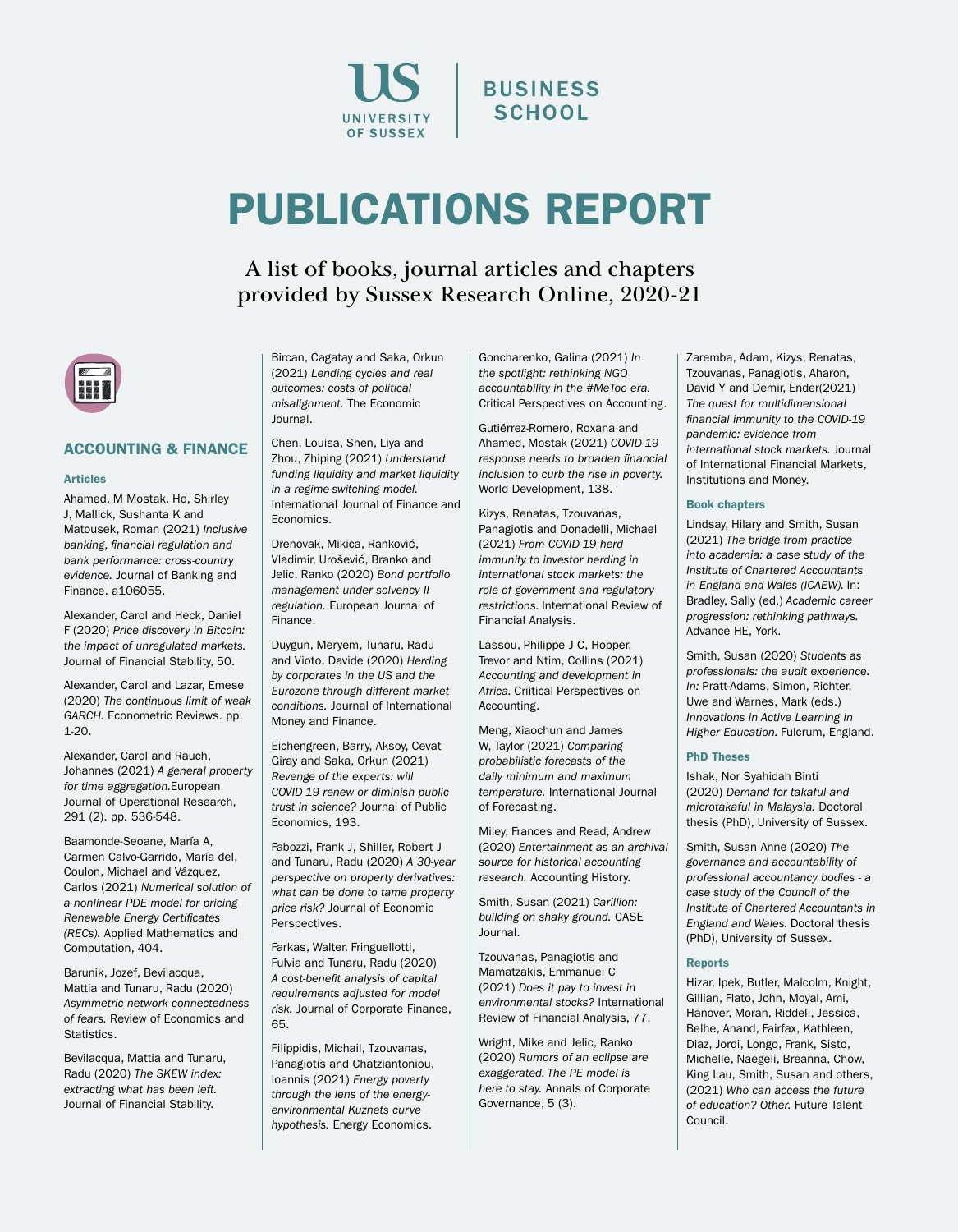

# Articles

Anderson, James M, Matthies, Carl, Greathouse, Sarah and Chari, Amalavoyal (2020) *The unrealized error-reduction promise of forensic science: an empirical study of its production and use.* Berkeley Journal of Criminal Law.

Balbus, Lukas, Dziewulski, Pawel, Reffett, Kevin and Wozny, Lukasz (2021) *Markov distributional equilibrium dynamics in games with complementarities and no aggregate risk.* Theoretical Economics.

Bhattacharyya, Sambit (2021) *Commodity boom-bust cycles and the resource curse in Australia: 1900 to 2007.* Australian Economic History Review.

Bhattacharyya, Sambit and Intartaglia, Maurizio (2021) *Foreign aid network diversification and its impact on growth, growth acceleration and growth spell.* Review of Development Economics.

Borchert, Ingo, Conconi, Paola, Di Ubaldo, Mattia and Herghelegiu, Cristina (2021) *The pursuit of nontrade policy objectives in EU trade policy.* World Trade Review.

Borchert, Ingo, Larch, Mario, Shikher, Serge and Yotov, Yoto V (2021) *Disaggregated gravity: benchmark estimates and stylized facts from a new database.* Review of International Economics.

Botzen, Wouter, Estrada, Francisco and Tol, Richard (2020) *Methodological issues in natural disaster loss normalization studies.*  Environmental Hazards.

Brown, Sally, Jenkins, Katie, Goodwin, Philip, Lincke, Daniel, Vafeidis, Athanasios T, Tol, Richard S J, Jenkins, Rhosanna, Warren, Rachel, Nicholls, Robert J, Jevrejeva, Svetlana, Sanchez Archilla, Agustin and Haigh, Ivan D (2021) *Global costs of protecting against sea-level rise at 1.5°C to 4.0°C.* Climatic Change, 167 (4).

Cagliesi, G and Hawkes, D (2021) *Are we all in this together? Alleviating the childcare constraint for women in economic crises.* International Journal of Social **Economics** 

Cagliesi, Gabriella and Guidi, Francesco (2021) *A three-tiered nested analytical approach to financial integration: the case of emerging and frontier equity markets.* International Review of Financial Analysis, 74.

Chari, A V and Valli, Elsa (2021) *The effect of subsidized childcare on the supply of informal care: evidence from public kindergarten provision in the US.* Journal of Health Economics, 77.

Cherchye, Laurens, De Rock, Bram, Vermeulen, Frederic and Walther, Selma (2020) *Where did it go wrong? Marriage and divorce in Malawi.* Quantitative Economics.

Crafts, Nicholas (2021) *Artificial Intelligence as a generalpurpose technology: an historical perspective.* Oxford Review of Economic Policy.

Crafts, Nicholas (2021) *Slow real wage growth during the industrial revolution: productivity paradox or pro-rich growth?* Oxford Economic Papers.

Crafts, Nicholas (2021) *Understanding productivity growth in the industrial revolution.* Economic History Review.

Crafts, Nicholas and Klein, Alexander (2021) *Spatial concentration of manufacturing industries in the United States: re-examination of long-run trends.*  European Review of Economic History.

d'Este, Rocco and Einiö, Elias (2021) *Beyond black and white: the impact of Asian peers on scholastic achievement.* Economics of Education Review.

de Meza, David and Pathania, Vikram (2021) *Is the secondcheapest wine a rip-off?* Economics Letters, 205.

Demuynck, Thomas and Potoms, Tom (2020) *Weakening transferable utility: the case of non-intersecting Pareto curves.* Journal of Economic Theory, 188.

Deryugina, Tatyana, Moore, Frances and Tol, Richard S J (2021) *Environmental applications of the Coase theorem.* Environmental Science and Policy, 120.

Deshpande, Ashwini, Ksoll, Christopher, Maertens, Annemie and Varghese, Vinitha R (2021) *The impact of an adult education program for mothers: evidence from India.* Economic Development and Cultural Change.

Di Ubaldo, Mattia and Siedschlag, Iulia (2021) *Investment in knowledge-based capital and productivity: firm-level evidence from a small open economy.* Review of Income and Wealth, 67 (2).

Dobbie, Will, Liberman, Andres, Paravisini, Daniel and Pathania, Vikram (2020) *Measuring bias in consumer lending.* Review of Economic Studies.

Embrey, Matthew, Hyndman, Kyle and Riedl, Arno (2021) *Bargaining with a residual claimant: an experimental study.* Games and Economic Behavior, 126.

Fernandes, Ana P and Winters, L Alan (2021) *Exporters and shocks: impact of the Brexit vote shock on bilateral exports to the UK.* Journal of International Economics.

Gupta, Sweta, Ksoll, Christopher and Maertens, Annemie (2020) *Intra-household efficiency in extended family households: evidence from Rural India.* Journal of Development Studies.

Jena, Farai and Reilly, Barry (2021) *Are spectator preferences weaker for cup compared to league competitions? Evidence from Irish soccer.* Applied Economics Letters.

Karouzakis, Nikolaos (2020) *The role of time-varying risk premia in international interbank markets.* International Journal of Finance and **Economics** 

Maertens, Annemie, Michelson, Hope and Nourani, Vesall (2020) *How do farmers learn from extension services? Evidence from Malawi.* American Journal of Agricultural Economics.

Michelson, Hope, Fairbairn, Anna, Ellison, Brenna, Maertens, Annemie and Manyong, Victor (2020) *Misperceived quality: fertilizer in Tanzania.* Journal of Development Economics.

Nourani, Vesall, Maertens, Annemie and Michelson, Hope (2021) *Public good provision and democracy: evidence from an experiment with farmer groups in Malawi.* World Development.

Ortiz Serrano, Miguel and Forero-Laverde, Germán (2021) *Fake news and talking up the market: the case of the Compagnie universelle du canal interocéanique de Panama in 1888.* Entreprises et Histoire, 4 (101).

Reilly, Barry and Witt, Robert (2021) *The effect of league design on spectator attendance: a regression discontinuity design approach.* Journal of Sports Economics.

Shabab, C Rashaad (2021) *Local droughts and income risk among Thai households.* Review of Development Economics.

Stern, David I and Tol, Richard S J (2021) *Depth and breadth relevance in citation metrics.* Economic Inquiry.

Tol, Richard S J (2020) *Selfish bureaucrats and policy heterogeneity in Nordhaus' DICE.*  Climate Change Economics.

Tol, Richard (2020) *The distributional impact of climate change.* Annals of the New York Academy of Sciences.

Ward, Anne Marie, Forker, John and Reilly, Barry (2021) *The effect of bundling trade association monitoring and female board representation on loan losses in community credit unions.* Nonprofit and Voluntary Sector Quarterly.

#### eBooks

Borchert, Ingo and Winters, L. Alan (2021) *Addressing Impediments to Digital Trade.* London: CEPR Press.

#### PhD Theses

Basak, Barnali (2020) *Three essays on the economics of the family: empirical evidence from India.* Doctoral thesis (PhD), University of Sussex.

Guariso, Daniele (2021) *Data science in political economy.* Doctoral thesis (PhD), University of Sussex.

Jacob, Nick (2020) *Essays in firm productivity: trade, geography and recession.* Doctoral thesis (PhD), University of Sussex.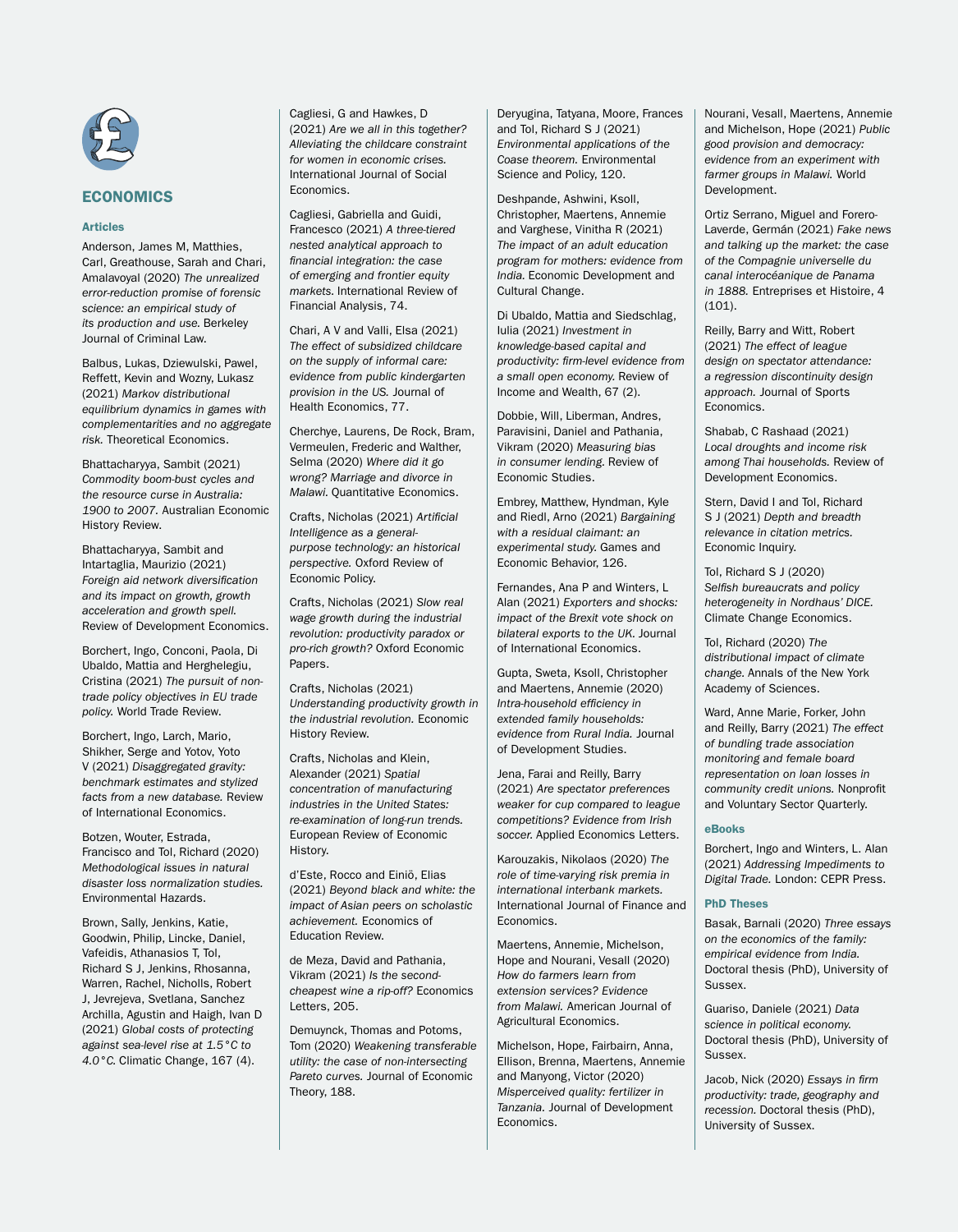Santoro, Fabrizio (2020) *Essays on tax administration and tax compliance in sub-Saharan Africa.* Doctoral thesis (PhD), University of Sussex.

Schwarz, Antonia Isabel Laurie (2020) *Three essays in environmental economics.* Doctoral thesis (PhD), University of Sussex.



## MANAGEMENT

#### **Articles**

Babalola, Mayowa, Ren, Shuang, Ogbonnaya, Chidiebere, Riisla, Katrin, Soetan, Gbemisola and Gok, Kubilay (2020) *Thriving at work but insomniac at home: understanding the relationship between supervisor bottom-line mentality and employee functioning*. Human Relations.

Bailey, Alison (2021) *Do women disclosing domestic abuse experience further discrimination?*  People Management.

Benzidia, Smaïl, Makaoui, Naouel and Subramanian, Nachiappan (2021) *Impact of ambidexterity of blockchain technology and social factors on new product development: a supply chain and Industry 4.0 perspective.*  Technological Forecasting and Social Change.

Chung, Chul, Brewster, Chris and Bozkurt, Ödül (2020) *The liability of mimicry: Implementing "global human resource management standards" in United States and Indian subsidiaries of a South Korean multinational enterprise.*  Human Resource Management.

Delabre, Izabela, Rodriguez, Lily O, Smallwood, Joanna Miller, Scharlemann, Jörn P W, Alcamo, Joseph, Antonarakis, Alexander S, Rowhani, Pedram, Hazell, Richard J, Aksnes, Dag L, Balvanera, Patricia, Lundquist, Carolyn J, Gresham, Charlotte, Alexander, Anthony E and Stenseth, Nils C (2021) *Actions on sustainable food production and consumption for the post-2020 global biodiversity framework.*  Science advances, 7 (12).

Dubey, Rameshwar, Bryde, David J, Blome, Constantin, Roubaud, David and Giannakis, Mihalis (2021) *Facilitating artificial intelligence powered supply chain analytics through alliance management during the pandemic crises in the B2B context.* Industrial Marketing Management, 96.

Elango, Murugappan, Subramanian, Nachiappan, Rahman, Shams, Goh, Mark and Chan, HingKai (2021) *Performance analysis of clustering methods for balanced multi-robot task allocations.* International Journal of Production Research.

Foerstl, Kai, Kähkönen, Anni-Kaisa, Blome, Constantin and Göllner, Matthias (2020) *Supply market orientation: a dynamic capability of the purchasing and supply management function.* Journal of Purchasing and Supply Management.

Goodwin Brown, Esther, Haigh, Laxmi, Schröder, Antonius, Bozkurt, Odul and Bachus, Kris (2021) *Closing the skills gap: vocational education and training for the circular economy.* Other. Circle Economy.

Holgado, Maria, Macchi, Marco and Evans, Stephen (2020) *Exploring the impacts and contributions of maintenance function for sustainable manufacturing.* International Journal of Production Research.

Iannacci, Federico, Simeonova, Boyka and Kawalek, Peter (2021) *Investigating the determinants of inter-organizational information sharing within criminal justice: a context-mechanism-outcome approach.* Journal of Information Technology.

Idowu, Ayomikun and Elbanna, Amany (2021) *Crowdworkers, social affirmation and work identity: rethinking dominant assumptions of crowdwork.* Information and Organization.

Jerg, Lukas, O'Reilly, Jacqueline and Schulze Buschoff, Karin (2021) *Adapting social protection to the needs of multiple jobholders in Denmark, the United Kingdom and Germany.* Transfer: European review of labour and research.

Kovács, Gyöngyi, Kuula, Markku, Seuring, Stefan and Blome, Constantin (2020) *Operations adding value to society.* International Journal of Operations and Production Management, 40 (9).

Marent, Benjamin, Henwood, Flis and the EmERGE Consortium, (2021) *Platform encounters: a study of digitised patient follow-up in HIV care.* Sociology of Health & Illness.

Mishra, Ruchi, Singh, Rajesh and Subramanian, Nachiappan (2021) *Impact of disruptions in agri-food supply chain due to COVID-19 pandemic: contextualised resilience framework to achieve operational excellence.* The International Journal of Logistics Management.

Moradlou, Hamid, Reefke, Hendrik, Skipworth, Heather and Roscoe, Sam (2021)*Geopolitical disruptions and the manufacturing location decision in multinational company supply chains: a Delphi study on Brexit.* International Journal of Operations and Production Management.

Morlacchi, Piera (2020) *Foodwork as re-articulation of women's in/ visible work: a study of food allergy blogs.* Gender, Work and Organization.

Morlacchi, Piera (2021) *The performative power of frictions and new possibilities: studying power, performativity and process with Follett's pragmatism.* Organization Studies.

Neuman, Michael, Perrone, Camilla and Mossa, Alessandra (2021) *Applied research by design: an experimental collaborative and interdisciplinary design charrette.*  European Planning Studies.

Park, Hyunkyu, Kim, Sojung, Jeong, Yujin and Minshall, Tim (2020) *Customer entrepreneurship on digital platforms: challenges and solutions for platform business models.* Creativity and Innovation Management.

Petrakaki, Dimitra, Hilberg, Eva and Waring, Justin (2021) *The cultivation of digital health citizenship.* Social Science and Medicine, 270.

Rohrer, Julia, Tierney, Warren, Uhlmann, Eric L, DeBruine, Lisa M, Heyman, Tom, Jones, Benedict, Schmukle, Stefan C, Silberzahn, Raphael, Willén, Rebecca M, Carlsson, Rickard, Lucas, Richard E, Strand, Julia, Vazire, Simine, Witt, Jessica K, Zentall, Thomas R, Chabris, Christopher F and Yarkoni, Tal (2020) *Putting the self in selfcorrection: findings from the loss-ofconfidence project.* Perspectives on Psychological Science.

Ruel, Salomée, Fritz, Morgane and Subramanian, Nachiappan (2020) *Gender diversity for sustainability management: developing a research agenda from a supply chain perspective.* Logistique & Management.

Russell, Emma, Daniels, Kevin A, Jackson, Thomas W and Fullman, Marc (2021) *The work-habits intervention model: a 12-month study to change work-email habits.* Journal of Occupational and Organizational Psychology.

Russell, Emma, Woods, Stephen A and Banks, Adrian P (2021) *Tired of email? Examining the role of extraversion in building energy resources after dealing with workemail.* European Journal of Work and Organizational Psychology.

Schleper, Martin C, Gold, Stefan, Trautrims, Alexander and Baldock, Duncan (2021) *Pandemic-induced knowledge gaps in operations and supply chain management: COVID-19's impacts on retailing. International Journal of Operations and Production Management.*

Shaheen, Iana, Azadegan, Arash and Roscoe, Samuel (2021) *Who takes risks? A framework on organizational risk-taking during sudden-onset disasters.* Production and Operations Management.

Son, Byung-Gak, Kim, Hyojin, Hur, Daesik and Subramanian, Nachiappan (2021) *The dark side of supply chain digitalisation: supplier- perceived digital capability asymmetry, buyer opportunism and governance.* International Journal of Operations and Production Management.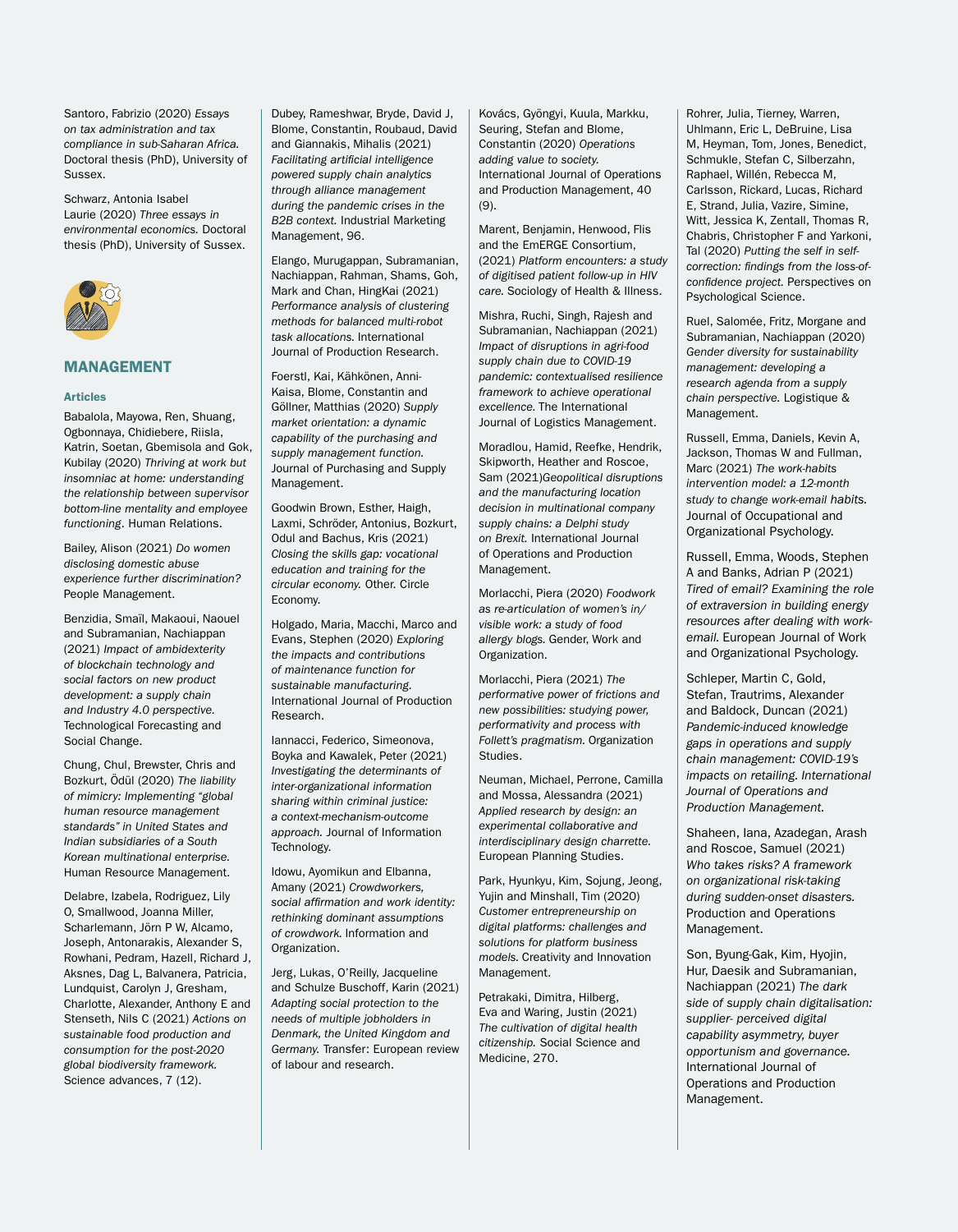Thirupathi, Kamatchi, Roy, Sudipendra Nath, Narayanamurthy, Gopalakrishnan, Palaniappan, PL K and Subramanian, Nachiappan (2021) *Impact of high-performance work practices on efficiency and effectiveness of multispecialty healthcare service delivery in an emerging economy – role of relational coordination.* IEEE Transactions on Engineering Management.

Tourish, Dennis, Craig, Russell and Pelosi, Anthony (2020) *Research misconduct complaints and institutional logics: the case of Hans Eysenck and the British Psychological Society.* Journal of Health Psychology.

Usman, Muhammad, Ali, Moazzam, Ogbonnaya, Chidiebere and Babalola, Mayowa T (2021) *Fueling the intrapreneurial spirit: a closer look at how spiritual leadership motivates employee intrapreneurial behaviors.* Tourism Management, 83.

Vignoles, Vivian, Jaser, Zahira, Ntontis, Evangelos and Taylor, Franki (2020) *Harnessing shared identities to mobilise resilient responses to the COVID-19 pandemic.* Political Psychology.

Wamba, Samuel Fosso, Queiroz, Maciel M, Blome, Constantin and Sivarajah, Uthayasankar (2021) *Fostering financial inclusion in a developing country: predicting user acceptance of mobile wallets in Cameroon.* Journal of Global Information Management, 29 (4).

Xiong, Yangchun, Lam, Hugo K S, Hu, Qiaoxuan, Yee, Rachel W Y and Blome, Constantin (2021) *The financial impacts of environmental violations on supply chains: evidence from an emerging market.* Transportation Research Part E: Logistics and Transportation Review, 151.

Yang, Y, Pham, M, Yang, B, Sun, J and Phuong, T (2021) *Improving vegetable supply chain collaboration: a case study in Vietnam.* Supply Chain Management.

#### Books

Bozkurt, Ödül and Geppert, Mike (2021) *A research agenda for international business and management.* Edward Elgar Publishing.

Chamakiotis, Petros and Pearson, Alexandra (2021) *"Going global" virtually: Smithfield's (digital) expansion and survival.* SAGE Publications.

#### Book chapters

Gennert, Mike and Bozkurt Odul (2021) *A research agenda for international business and management: the promises and prospects of thinking outside the box. In: Bozkurt, Odul and Geppert, Mike (eds.)* A research agenda for international business and management. Edward Elgar.

Siepel, Josh and Dejardin, Marcus (2020) *How do we measure firm performance? A review of issues facing entrepreneurship researchers. In: Saridakis, George and Cowling, Marc (eds.)* Handbook of quantitative research methods in entrepreneurship. Edward Elgar.

Strange, Roger (2021) *Do we need a theory of externalisation? In: Bozkurt, Ödül and Geppert, Mike (eds.)* A research agenda for international business and management. Edward Elgar.

#### PhD Theses

Ding, Baoyang (2021) *Pharmaceutical product recall management: an empirical research based on Chinese data.* Doctoral thesis (PhD), University of Sussex.

Howell, Ranse (2021) *Gay male identity disclosure and its impact on workplace negotiations.* Doctoral thesis (PhD), University of Sussex.

Venkatesan, Aparna (2020) *Career trajectories of women in the Indian ICT sector from junior to middle management stages: an intersectional approach.* Doctoral thesis (PhD), University of Sussex.

#### **Reports**

Goodwin Brown, Esther, Sosa, Luis, Schröder, Antonius, Bachus, Kris and Bozkurt, Odul (2020) *The social economy: a means for inclusive & decent work in the circular economy? Other.* Circle Economy Circular Jobs Initiative, Amsterdam.



## STRATEGY & MARKETING

#### **Articles**

Al-Tabbaa, Omar, Lopez, Carmen, Konara, Palitha and Leach, Desmond (2021) *Nonprofit organizations and social-alliance portfolio size: evidence from website content analysis.* Industrial Marketing Management, 93.

Benzidia, Smaïl, Luca, Ruxandra Monica and Boiko, Sergiy (2021) *Disruptive innovation, business models, and encroachment strategies: buyer's perspective on electric and hybrid vehicle technology.* Technological Forecasting & Social Change, 165.

Beverland, Michael B, Eckhardt, Giana M, Sands, Sean and Shankar, Avi (2020) *How brands craft national identity.* Journal of Consumer Research.

Boukis, Achilleas (2020) *A critical inquiry of the Internal Marketing discourse and a future research agenda.* Journal of Customer Behavior.

Boukis, Achilleas, Punjaisri, Khanyapuss, Balmer, John M T, Kaminakis, Kostas and Papastathopoulos, Avraam (2021) *Unveiling front-line employees' brand construal types during corporate brand promise delivery: a multistudy analysis.* Journal of Business Research.

Cankurtaran, Pinar and Beverland, Michael B (2020) *Using design thinking to respond to crises: B2B lessons from the 2020 COVID-19 pandemic.* Industrial Marketing Management, 88.

De Clercq, Dirk and Brieger, Steven A (2021) *When discrimination is worse, autonomy is key: How women entrepreneurs leverage job autonomy resources to find work– life balance.* Journal of Business Ethics.

de Jong, Ad, de Ruyter, Ko, Keeling, Debbie Isobel, Polyakova, Alexandra and Ringberg, Torsten (2021) *Key trends in businessto-business services marketing strategies: developing a practicebased research agenda.* Industrial Marketing Management, 93.

Franco, Paolo and Yang, Nicole Ye (2020) *Exiting fieldwork 'with Grace': reflections on the unintended consequences of participant observation and researcherparticipant relationships.* Qualitative Market Research: an international journal.

Ghauri, Pervez, Strange, Roger and Cooke, Fang Lee (2021) *Research on international business: the new realities.* International Business Review.

Hechavarría, Diana M and Brieger, Steven A (2020) *Practice rather than preach: cultural practices and female social entrepreneurship.* Small Business Economics.

Houldsworth, Elizabeth, Marra, Marianna, Brewster, Chris, Brookes, Michael and Wood, Geoffrey (2021) *Performance appraisal and MNEs: the impact of different capitalist archetypes.* International Business Review.

Keeling, Debbie Isobel (2021) *Consucrats have agency: what next for the profecrat? Comment on "The rise of the consucrat".* International Journal of Health Policy and Management.

Keeling, Debbie (2021) *Consucrats have agency: what next for the profecrat?* International Journal of Health Policy and Management.

Levy, Paul, Morecroft, Joe and Rashidirad, Mona (2020) *Developing a transformational digital strategy in an SME: the role of responsible management.* Emerald Open Research.

Moulai, Kamila, Manning, Stephan and Guttormson, David S A (2021) *Heeding the call from the promised land: identity work of self-initiated expatriates before leaving home.* International Journal of Human Resource Management.

Parast, Mahour Mellat and Subramanian, Nachiappan (2021) *An examination of the effect of supply chain disruption risk drivers on organizational performance: evidence from Chinese supply chains.* Supply Chain Management.

Qiu, Jingqi, Boukis, Achilleas and Storey, Chris (2021) *Internal marketing: a systematic review.* Journal of Marketing Theory and Practice.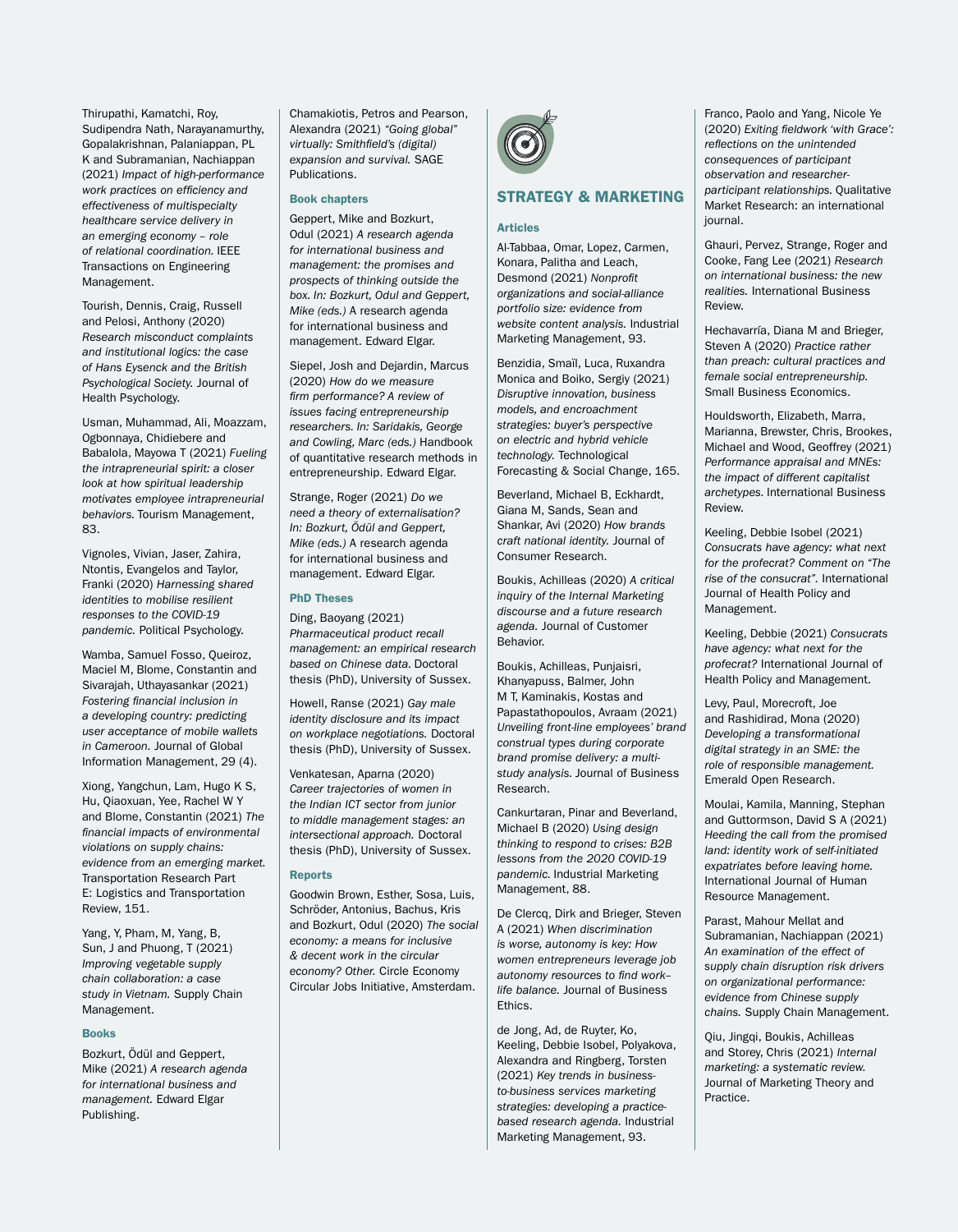Rajah, Nasir, Bamiatzi, Vasiliki and Williams, Nick (2021) *How childhood ADHD-like symptoms predict selection into entrepreneurship and implications on entrepreneurial performance.* Journal of Business Venturing, 36 (3).

Richter, Ulf Henning, Shirodkar, Vikrant and Shete, Namita (2020) *Firm-level indicators of instrumental and political CSR processes – a multiple case study.* European Management Journal.

Sands, Sean, Beverland, Michael, Campbell, Colin and Pitt, Leyland (2020) *Strategically releasing control: navigating the complexities of enabling category captains.* Industrial Marketing Management,  $90.$ 

Sena, Vania, Marra, Marianna, Demirbag, Mehmet and Lubrano Lavadera, Giuseppe (2021) *The impact of institutions on collaborative innovations and the role of equity-based entry modes.*  British Journal of Management.

Shahbaznezhad, Hamidreza, Kolini, Farzan and Rashidirad, Mona (2020) *Employees' behavior in phishing attacks: what individual, organizational and technological factors matter?* Journal of Computer Information Systems.

Shirodkar, Vikrant, Batsakis, Georgios, Konara, Palitha and Mohr, Alexander (2021) *Disentangling the effects of domestic corporate political activity and political connections on firms' internationalisation: evidence from US retail MNEs.* International Business Review.

Sibai, Olivier, Mimoun, Laetitia and Boukis, Achilleas (2021) *Authenticating brand activism: negotiating the boundaries of free speech to make a change.* Psychology and Marketing.

Spicer, André, Cankurtaran, Pinar and Beverland, Michael B (2021) *Take a look at me now: consecration and the Phil Collins effect.* Research in the Sociology of Organizations.

Strange, Roger (2020) *The 2020 Covid-19 pandemic and global value chains.* Journal of Industrial and Business Economics, 47.

Thapa Karki, Shova, Bennett, Alice C T and Mishra, Jyoti L (2020) *Reducing food waste and food insecurity in the UK: the architecture of surplus food distribution supply chain in addressing the sustainable development goals (Goal 2 and Goal 12.3) at a city level.* Industrial Marketing Management.

Vanhamme, Joëlle, Lindgreen, Adam and Beverland, Michael (2020) *The paradox of surprise: empirical evidence about surprising gifts received and given by close relations.* European Journal of Marketing.

Wu, Yan, Strange, Roger and Shirodkar, Vikrant (2021) *MNE divestments of foreign affiliates: does the strategic role of the affiliate have an impact?* Journal of Business Research, 128.

Wünderlich, Nancy V, Mosteller, Jill, Beverland, Michael B, Downey, Hillary, Kraus, Karen, Lin, Meng-Hsien and Syrjälä, Henna (2021) *Animals in our lives: an interactive well-being perspective.* Journal of Macromarketing.

#### Book chapters

Xheneti, Mirela (2021) *Policies for promoting entrepreneurship as a means of increasing social inclusion. In: Cooney, Thomas M (ed.)* The Palgrave Handbook of Minority Entrepreneurship. Palgrave Macmillan, Cham.



# **SPRII Articles**

Arora, Saurabh, Van Dyck, Barbara, Sharma, Divya and Stirling, Andy (2020) *Control, care, and conviviality in the politics of technology for sustainability.* Sustainability: Science, Practice, and Policy, 16  $(1).$ 

Asanov, Igor and Vannuccini, Simone (2020) *Short- and long-run effects of external interventions on trust.* Review of Behavioral Economics, 7 (2).

Baker, Lucy (2021) *Procurement, finance and the energy transition: between global processes and territorial realities.* Environment and Planning E: Nature and Space.

Baker, Lucy, Hook, Andrew and Sovacool, Benjamin K (2021) *Power struggles: governing renewable electricity in a time of technological disruption.* Geoforum, 118.

Balfour, Nicholas J, Durrant, Rachael, Ely, Adrian and Sandom, Christopher J (2021) *People, nature and large herbivores in a shared landscape: a mixed-method study of the ecological and social outcomes from agriculture and conservation.*  People and Nature.

Bernal Hernandez, Zoraida Ofelia Paloma, Ramirez, Matias and Mosquera-Montoya, Mauricio (2020) *Formal rules and its role in centralised-diffusion systems: a study of small-scale producers of oil palm in Colombia.* Journal of Rural Studies.

Brock, Andrea, Sovacool, Benjamin K and Hook, Andrew (2020) *Volatile photovoltaics: green industrialization, sacrifice zones, and the political ecology of solar energy in Germany.* Annals of the Association of American Geographers.

Cantoni, Roberto, Skræp Svenningsen, Lea and Sanfo, Safiétou (2021) *Unattainable proximity: solar power and periurbanity in central Burkina Faso.* Energy Policy, 150.

Ciarli, Tommaso, Kenney, Martin, Massini, Silvia and Piscitello, Lucia (2021) *Digital technologies, innovation, and skills: emerging trajectories and challenges.* Research Policy, 50 (7).

Coburn, Josie, Bone, Frederique, Hopkins, Michael M, Stirling, Andy, Mestre-Ferrandiz, Jorge, Arapostathis, Stathis and Llewelyn, Martin J (2021) *Appraising research policy instrument mixes: a multicriteria mapping study in six European countries of diagnostic innovation to manage antimicrobial resistance.* Research Policy, 50 (4).

Creutzig, Felix, Callaghan, Max, Ramakrishnan, Anjali, Javaid, Aneeque, Niamir, Leila, Minx, Jan, Müller-Hansen, Finn, Sovacool, Benjamin, Afroz, Zakia, Andor, Mark, Antal, Miklos, Court, Victor, Das, Nandini, Hook, Andrew, Sorrell, Stevenand others, (2020) *Reviewing the scope and thematic focus of 100,000 publications on energy consumption, services and social aspects of climate change: a big data approach to demand-side mitigation.* Environmental Research Letters.

Daniels, Chux and Gebhardt, Christiane (2021) *Special issue: Higher education, science and research systems for transformative change in Africa – What role for innovation policy?* Industry and Higher Education.

Daniels, Chux, Akon-Yamga, Gordon, Quaye, Wilhemina and Ting, Blanche (2020) *Transformative innovation policy approach to sustainable e-waste management in Ghana: actors and their perspectives on transformative changes.* Science and Public Policy.

de Hoop, Evelien and Arora, Saurabh (2020) *How policy marginalizes diversity: politics of knowledge in India's biodiesel promotion.* Science as Culture.

Denicol, Juliano, Davies, Andrew and Pryke, Stephen (2021) *The organisational architecture of megaprojects.* International Journal of Project Management, 39 (4).

Edomah, Norbert, Bazilian, Morgan and Sovacool, Benjamin (2020) *Sociotechnical typologies for national energy transitions.* Environmental Research Letters.

Furszyfer, Dylan D, Lambe, Fiona, Roe, Jenny, Matin, Nilufar, Makuch, Karen E and Osborne, Matthew (2021) *Debating cookstoves: ensuring clarity, correctness and taking responsibility for the words we choose.* Energy Research and Social Science, 73.

Furszyfer Del Rio, D D, Sovacool, B K and Martiskainen, M (2021) *Controllable, frightening, or fun? Exploring the gendered dynamics of smart home technology preferences in the United Kingdom.* Energy Research and Social Science, 77.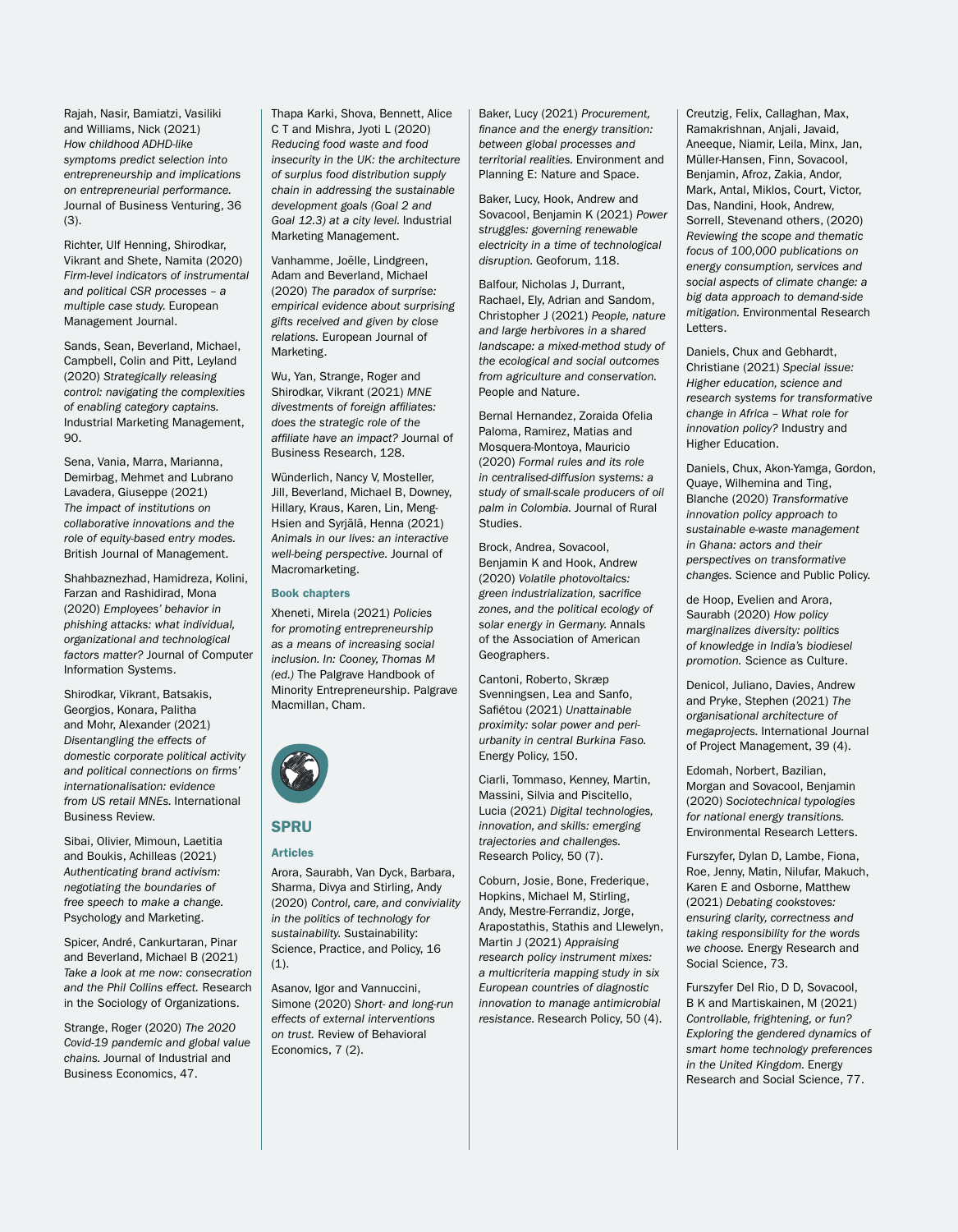Furszyfer Del Rio, Dylan Daniel, Sovacool, Benjamin Kenneth and Griffiths, Steve (2021) *Culture, energy and climate sustainability, and smart home technologies: a mixed methods comparison of four countries.* Energy and Climate Change. a100035.

Genus, Audley, Iskandarova, Marfuga and Brown, Chris Warburton (2021) *Institutional entrepreneurship and permaculture: a practice theory perspective.*  Business Strategy and the Environment.

Genus, Audley, Iskandarova, Marfuga, Goggins, Gary, Fahy, Frances and Laakso, Senja (2021) *Alternative energy imaginaries: implications for energy research, policy integration and the transformation of energy systems.* Energy Research and Social Science, 73.

Ghosh, Bipashyee and Kumar, Sumit (2020) *Can India's new STI policy help India achieve its sustainable development goals?* The Wire Science.

Griffiths, S, Furszyfer Del Rio, D and Sovacool, B (2021) *Policy mixes to achieve sustainable mobility after the COVID-19 crisis.* Renewable and Sustainable Energy Reviews, 143.

Hansmeier, Hendrik, Schiller Katharina and Rogge, Karoline S (2021) *Towards methodological diversity in sustainability transitions research? Comparing recent developments (2016-2019) with the past (before 2016).* Environmental Innovation and Societal Transitions, 38.

Hardt, Lukas, Barrett, John, Taylor, Peter G and Foxon, Tim J (2021) *What structural change is needed for a post-growth economy: a framework of analysis and empirical evidence.* Ecological Economics, 179.

Hielscher, Sabine and Jaeger-Erben, Melanie (2020) *From quick fixes to repair projects: insights from a citizen science project.* Journal of Cleaner Production.

Hiteva, Ralitsa and Foxon, Timothy J (2021) *Beware the value gap: creating value for users and for the system through innovation in digital energy services business models.*  Technological Forecasting and Social Change, 166.

Hoicka, Christina E, Lowitsch, Jens, Brisbois, Marie Claire, Kumar, Ankit and Ramirez Camargo, Luis (2021) *Implementing a just renewable energy transition: policy advice for transposing the new European rules for Renewable Energy Communities.*  Energy Policy, 156.

Jakob, Michael, Steckel, Jan Christoph, Jotzo, Frank, Sovacool, Benjamin K, Cornelson, Laura, Chandra, Rohit, Edenhofer, Ottmar, Holden, Chris, Löschel, Andreas, Nance, Ted, Robins, Nick, Suedekum, Jens and Urpelainen, Johannes (2020) *The future of coal in a carbon-constrained climate.* Nature Climate Change, 10.

Jayaram, Dhanasree and Brisbois, Marie Claire (2021) *Aiding or undermining? The military as an emergent actor in global climate governance.* Earth System Governance, 9.

Jenkins, Kirsten E H, Sovacool, Benjamin K, Mouter, Niek, Hacking, Nick, Burns, Mary-Kate and McCauley, Darren (2020) *The methodologies, geographies, and technologies of energy justice: a systematic and comprehensive review.* Environmental Research Letters

Johnstone, Phil and McLeish, Caitriona (2020) *World Wars and the age of oil: exploring directionality in deep energy transitions.* Energy Research & Social Science, 69.

Johnstone, Phil, Rogge, Karoline, Kivimaa, Paula, Fratini, Chiara and Primmer, Eeva (2020) *Exploring the re-emergence of industrial policy: perceptions regarding low-carbon energy transitions of Germany, the United Kingdom and Denmark.* Energy Research and Social Science.

Juntunen, Jouni K and Martiskainen, Mari (2021) *Improving understanding of energy autonomy: a systematic review.* Renewable and Sustainable Energy Reviews, 141.

Kanger, Laur (2021) *Rethinking the multi-level perspective for energy transitions: from regime life-cycle to explanatory typology of transition pathways.* Energy Research and Social Science, 71.

Kanger, Laur, Sovacool, Benjamin K and Noorkõiv, Martin (2020) *Six policy intervention points for sustainability transitions: a conceptual framework and a systematic literature review.*  Research Policy, 49 (7).

Kim, Jinsoo, Ryu, Donghoon and Sovacool, Benjamin K (2021) *Critically assessing and projecting the frequency, severity, and cost of major energy accidents.* The Extractive Industries and Society. a100885.

Kivimaa, Paula, Laakso, Senja, Lonkila, Annika and Kaljonen, Minna (2021) *Moving beyond disruptive innovation: a review of disruption in sustainability transitions.* Environmental Innovation and Societal Transitions, 38.

Lacey-Barnacle, Max (2020) *A United Kingdom? The case for a net zero Just Transition Commission.* Business Green.

Laplane, Andrea and Mazzucato, Mariana (2020) *Socializing the risks and rewards of public investments: economic, policy, and legal issues.* Research Policy: X, 2.

Lockwood, Matthew (2021) *Routes to credible climate commitment: the UK and Denmark compared.* Climate Policy.

Lovell, Katherine and Foxon, Timothy J (2021) *Framing branching points for transition: policy and pathways for UK heat decarbonisation.* Environmental Innovation and Societal Transitions, 40.

Lowans, Christopher, Furszyfer Del Rio, Dylan, Sovacool, Benjamin K, Rooney, David and Foley, Aofie M (2021) *What is the state of the art in energy and transport poverty metrics? A critical and comprehensive review.* Energy Economics, 101.

Matschoss, Kaisa, Fahy, Frances, Rau, Henrike, Backhaus, Julia, Goggins, Gary, Grealis, Eoin, Heiskanen, Eva, Kajoskoski, Tuija, Laakso, Senja, Apajalahti, Eeva-Lotta, Genus, Audley, Godin, Laurence, Iskandarova, Marfuga, Musch, Annika-Kathrin, Sahakian, Marlyne, Scholl, Christian, Vadovics, Edina and Vasseur, Veronique (2021) *Challenging practices: experiences from community and individual living lab approaches.*  Sustainability: Science, Practice, and Policy.

Martiskainen, Mari, Axon, Stephen, Sovacool, Benjamin K, Sareen, Siddharth, Furszyfer Del Rio, Dylan and Axon, Kayleigh (2020) *Contextualizing climate justice activism: knowledge, emotions, motivations, and actions among climate strikers in six cities.* Global Environmental Change, 65.

Martiskainen, Mari, Schot, Johan and Sovacool, Benjamin K (2021) *User innovation, niche construction and regime destabilization in heat pump transitions.* Environmental Innovation and Societal Transitions, 39.

Martiskainen, Mari, Sovacool, Benjamin K and Hook, Andrew (2020) *Temporality, consumption, and conflict: exploring user-based injustices in European low-carbon transitions.* Technology Analysis & Strategic Management.

Martiskainen, Mari, Sovacool, Benjamin K, Lacey-Barnacle, Max, Hopkins, Debbie, Jenkins, Kirsten E H, Simcock, Neil, Mattioli, Giulio and Bouzarovski, Stefan (2020) *New dimensions of vulnerability to energy and transport poverty.* Joule.

Miley, Frances and Read, Andrew (2020) *Soldiers don't go mad: shell shock and accounting intransigence in the British Army 1914-1918.*  British Accounting Review.

Moberg, Karen Richardsen, Sovacool, Benjamin K, Goritz, Alexandra, Hinojosa, Gaëtan M, Aall, Carlo and Nilsson, Maria (2021) *Barriers, emotions, and motivational levers for lifestyle transformation in Norwegian household decarbonization pathways.* Climatic Change, 165 (3).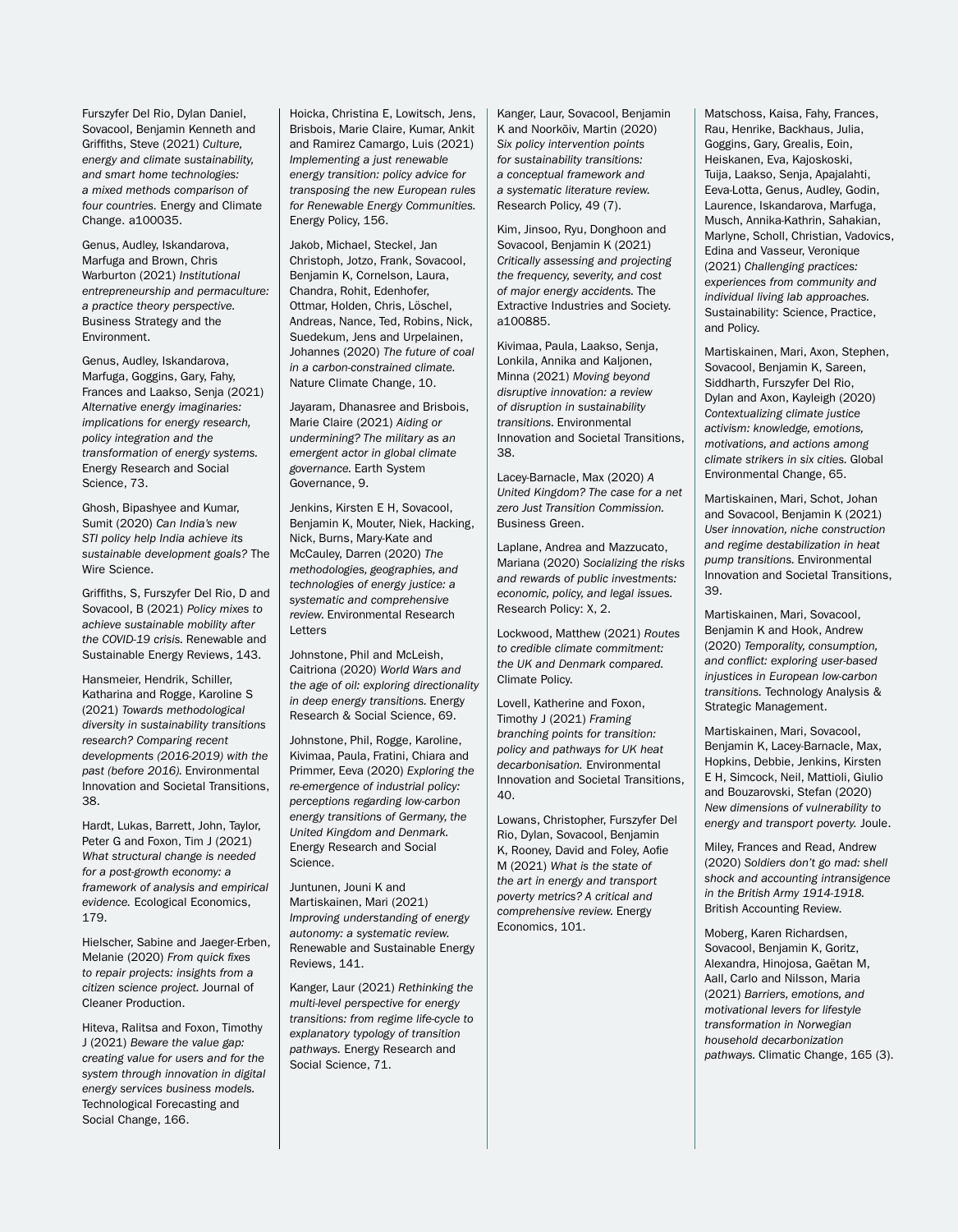Parrish, Bryony, Hielscher, Sabine and Foxon, Timothy J (2021) *Consumers or users? The impact of user learning about smart hybrid heat pumps on policy trajectories for heat decarbonisation.* Energy Policy, 148 (Part B).

Rajah, Nasir, Bamiatzi, Vasiliki and Williams, Nick (2021) *How childhood ADHD-like symptoms predict selection into entrepreneurship and implications on entrepreneurial performance.*  Journal of Business Venturing, 36 (3).

Rohde, Friederike and Hielscher, Sabine (2021) *Smart grids and institutional change: emerging contestations between organisations over smart energy transitions.*  Energy Research and Social Science.

Rohde, Friederike and Hielscher, Sabine (2021) *Smart grids and institutional change: emerging contestations between organisations over smart energy transitions.*  Energy Research and Social Science, 74.

Romero-Lankao, Paty, Wilson, Alana, Sperling, Joshua, Miller, Clark, Zimny-Schmitt, Daniel, Sovacool, Benjamin, Gearhart, Chris, Muratori, Matteo, Bazilian, Morgan, Zünd, Daniel, Young, Stan, Brown, Marilyn and Arent, Doug (2021) *Of actors, cities and energy systems: analyzing the transformative potential of urban electrification.* Progress in Energy.

Sahakian, Marlyne, Rau, Henrike, Grealis, Eoin, Godin, Laurence, Wallenborn, Grégoire, Backhaus, Julia, Friis, Freja, Genus, Audley T, Goggins, Gary, Heaslip, Eimear, Heiskanen, Eva, Iskandarova, Marfuga, Louise Jensen, Charlotte, Laakso, Senja, Musch, Annika-Katrin, Scholl, Christian, Vadovics, Edina, Vadovics, Kristof, Vasseur, Veronique and Fahy, Frances (2021) *Challenging social norms to recraft practices: a Living Lab approach to reducing household energy use in eight European countries.* Energy Research and Social Science, 72.

Saltelli, Andrea, Bammer, Gabriele, Bruno, Isabelle, Charters, Erica, Di Fiore, Monica, Didier, Emmanuel, Nelson Espeland, Wendy, Kay, John, Lo Piano, Samuele, Mayo, Deborah, Pielke Jr, Roger, Portaluri, Tommaso, Porter, Theodore M, Puy, Arnald, Rafols, Ismael, Ravetz, Jerome R, Reinert, Erik, Sarewitz, Daniel, Stark, Philip B, Stirling, Andrew, van der Sluijs, Jeroen and Vineis, Paolo (2020) *Five ways to ensure that models serve society: a manifesto.* Nature, 582 (7813).

Savona, Maria (2020) *A "new normal" as a "new essential"? COVID-19, digital transformations and employment structures.* CEPAL Review.

Savona, Maria (2021) *Revisiting high development theory to explain upgrading prospects in business services global value chains.* European Journal of Development Research.

Sharma, Divya, Vijayabaskar, M, Menon, Ajit and Arora, Saurabh (2020) *Relational approaches to poverty in rural India: social, ecological and technical dynamics.*  Contemporary South Asia.

Sharmeen, Fariya, Ghosh, Bipashyee and Mateo-Babiano, Iderlina (2021) *Policy, users and discourses: examples from bikeshare programs in (Kolkata) India and (Manila) Philippines.*  Journal of Transport Geography, 90.

Smith, Adrian and Fressoli, Mariano (2021) *Post-automation.* Futures, 132.

Sovacool, Benjamin K (2020) *When subterranean slavery supports sustainability transitions? Power, patriarchy, and child labor in artisanal Congolese cobalt mining.* The Extractive Industries and Society.

Sovacool, Benjamin K (2021) *Who are the victims of lowcarbon transitions? Towards a political ecology of climate change mitigation.* Energy Research and Social Science, 73. a101916 1-16.

Sovacool, Benjamin K and Monyei, Chukwuka G (2021) *Positive externalities of decarbonization: quantifying the full potential of avoided deaths and displaced carbon emissions from renewable energy and nuclear power.*  Environmental Science and Technology.

Sovacool, Benjamin K, Bazilian, Morgan, Griffiths, Steve, Kim, Jinsoo, Foley, Aoife and Rooney, David (2021) *Decarbonizing the food and beverages industry: a critical and systematic review of developments, sociotechnical systems and policy options.*  Renewable and Sustainable Energy Reviews, 143.

Sovacool, Benjamin K, Cabeza, Luisa F, Pisello, Anna Laura, Colladon, Andrea Fronzetti, Larijani, Hatef Madani, Dawoud, Belal and Martiskainen, Mari (2021) *Decarbonizing household heating: reviewing demographics, geography and low-carbon practices and preferences in five European countries.* Renewable & Sustainable Energy Reviews, 139.

Sovacool, Benjamin K, Demski, Christina and Noel, Lance (2021) *Beyond climate, culture and comfort in European preferences for lowcarbon heat.* Global Environmental Change, 66.

Sovacool, Benjamin K, Hess, David J and Cantoni, Roberto (2021) *Energy transitions from the cradle to the grave: a meta-theoretical framework integrating responsible innovation, social practices, and energy justice.* Energy Research and Social Science, 75.

Sovacool, Benjamin K, Martiskainen, Mari and Furszyfer Del Rio, Dylan D (2021) *Knowledge, energy sustainability, and vulnerability in the demographics of smart home technology diffusion.*  Energy Policy.

Sovacool, Benjamin K, Osborn, Jody, Martiskainen, Mari and Lipson, Matthew (2020) *Testing smarter control and feedback with users: time, temperature and space in household heating preferences and practices in a Living Laboratory.* Global Environmental Change.

Sovacool, Benjamin K, Schmid, Patrick, Stirling, Andy, Walter, Goetz and MacKerron, Gordon (2020) *Differences in carbon emissions reduction between countries pursuing renewable electricity versus nuclear power.* Nature Energy.

Sovacool, Benjamin K, Turnheim, Bruno, Hook, Andrew, Brock, Andrea and Martiskainen, Mari (2020) *Dispossessed by decarbonisation: reducing vulnerability, injustice, and inequality in the lived experience of low-carbon pathways.* World Development.

Sovacool, Benjamin K, Williams, Laurence, Martin, Abigail and Axsen, Jonn (2020) *Humanizing hydrocarbon frontiers: the "lived experience" of shale gas fracking in the United Kingdom's Fylde communities.* Local Environment.

Sovacool, Benjamin and Kim, Jinsoo (2020) *The hidden costs of energy and mobility: a global meta-analysis and research synthesis of electricity and transport externalities.* Energy Research and Social Science.

Sovacool, Benjamin, Daniels, Chux and AbdulRafiu, Abbas (2021) *Transitioning to electrified, automated and shared mobility in the Global South: a comparative review of Johannesburg, Kigali, Lagos and Nairobi.* Journal of Transport Geography.

Sovacool, Benjamin, Osborn, Jody, Martiskainen, Mari, Anaam, Amail and Lipson, Matthew (2020) *Humanizing heat as a service: cost, creature comforts and the "energy phenomenology" of smart heating controls in the United Kingdom.*  Energy & Climate Change.

Turnheim, Bruno and Sovacool, Benjamin K (2020) *Exploring the role of failure in socio-technical transitions research.* Environmental Innovation and Societal Transitions, 37.

Twiringiyimana, Remy, Daniels, Chux and Chataway, Joanna (2021) *STI policy and governance in Sub-Saharan Africa: fostering actors' interactions in research and innovation.* Industry and Higher Education.

Whyte, Jennifer and Davies, Andrew (2021) *Reframing systems integration: a process perspective on projects.* Project Management Journal, 52 (3).